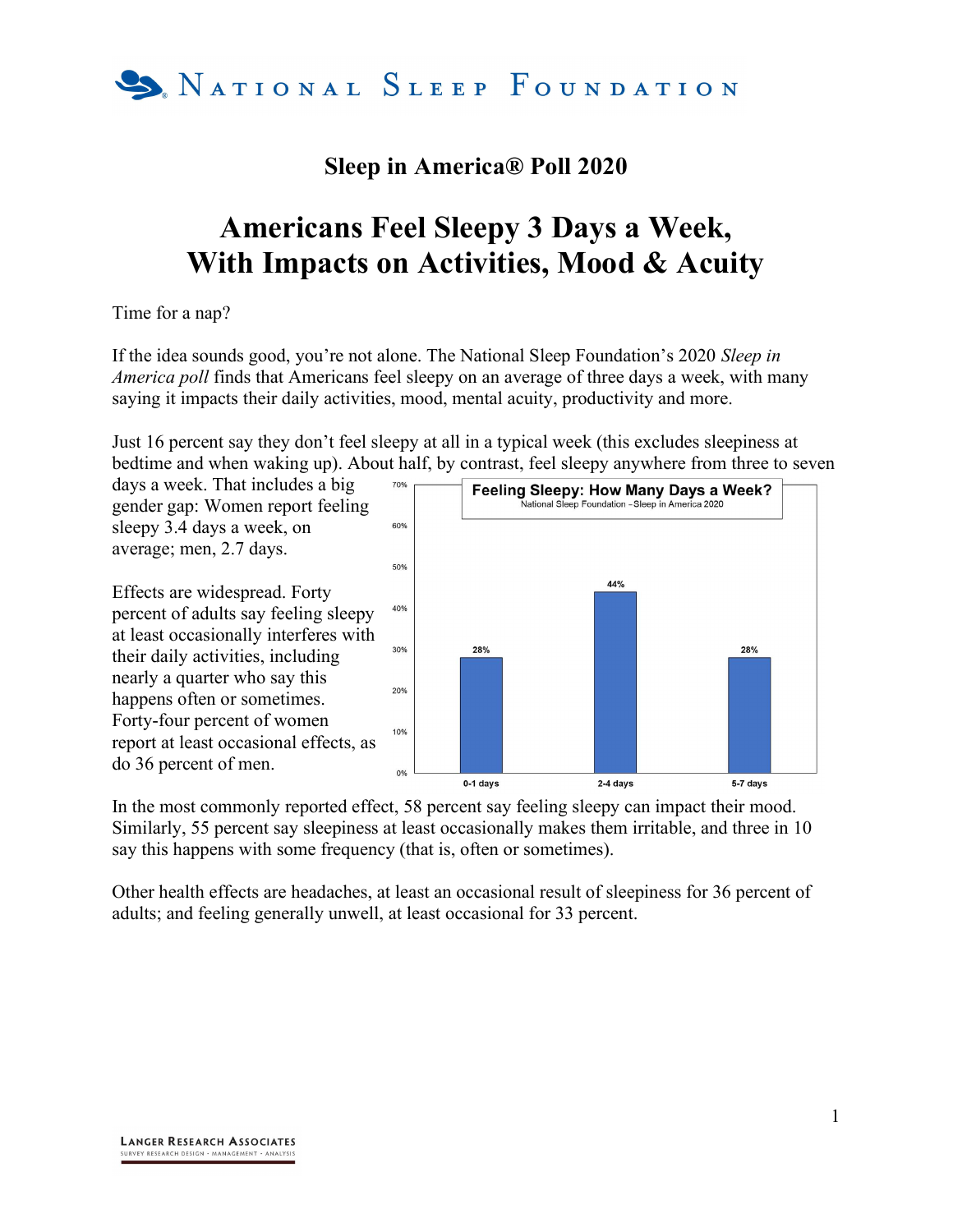

Impacts rise with frequency of sleepiness. Among the approximately three in 10 Americans who have feelings of sleepiness on five to seven days a week, 52 percent report often or sometimes

experiencing irritability when sleepy; 40 percent, headaches; and 34 percent, feeling unwell apart from headaches. Each is far higher than among those with fewer experiences of sleepiness.

Not surprisingly, 52 percent overall say that feeling sleepy can impact their willingness to go out in the evening. Other items are of seemingly greater import: Nearly half say feeling sleepy can impact their ability to



focus their thoughts (48 percent), get exercise (47 percent) or get things done (46 percent). Fewer, but still substantial numbers, say it can impact their work performance (33 percent) or relationships with friends and family (26 percent).

Again, these are most prevalent among those who feel sleepy most often. For example, among those who feel sleepy on no days or one day a week, 25 percent say it may impact their ability to focus their thoughts. That jumps to 69 percent of those who feel sleepy on five or more days.

| Other impacts of feeling sleepy |            |          |          |  |
|---------------------------------|------------|----------|----------|--|
|                                 | $0-1$ days | 2-4 days | 5-7 days |  |
| <b>Mood</b>                     | 34%        | 64%      | 74%      |  |
| Going out in the evening        | 34         | 53       | 70       |  |
| <b>Focus your thoughts</b>      | 25         | 49       | 69       |  |
| Get exercise                    | 25         | 50       | 64       |  |
| Get things done                 | 26         | 46       | 65       |  |
| Work performance                | 18         | 33       | 47       |  |
| <b>Relationships</b>            |            | 25       | 41       |  |

When they feel sleepy, more Americans say it's generally because they're not sleeping well enough (55 percent) as opposed to not having enough time to sleep (44 percent). Younger adults are more apt than their elders to lack the time for sleep rather than to blame their sleep quality.

Results by employment status are similar: Half of employed adults say that when they're sleepy, it's because they don't have enough time to sleep. This falls sharply among retirees, to 31 percent. They're more apt to cite problems with their sleep quality.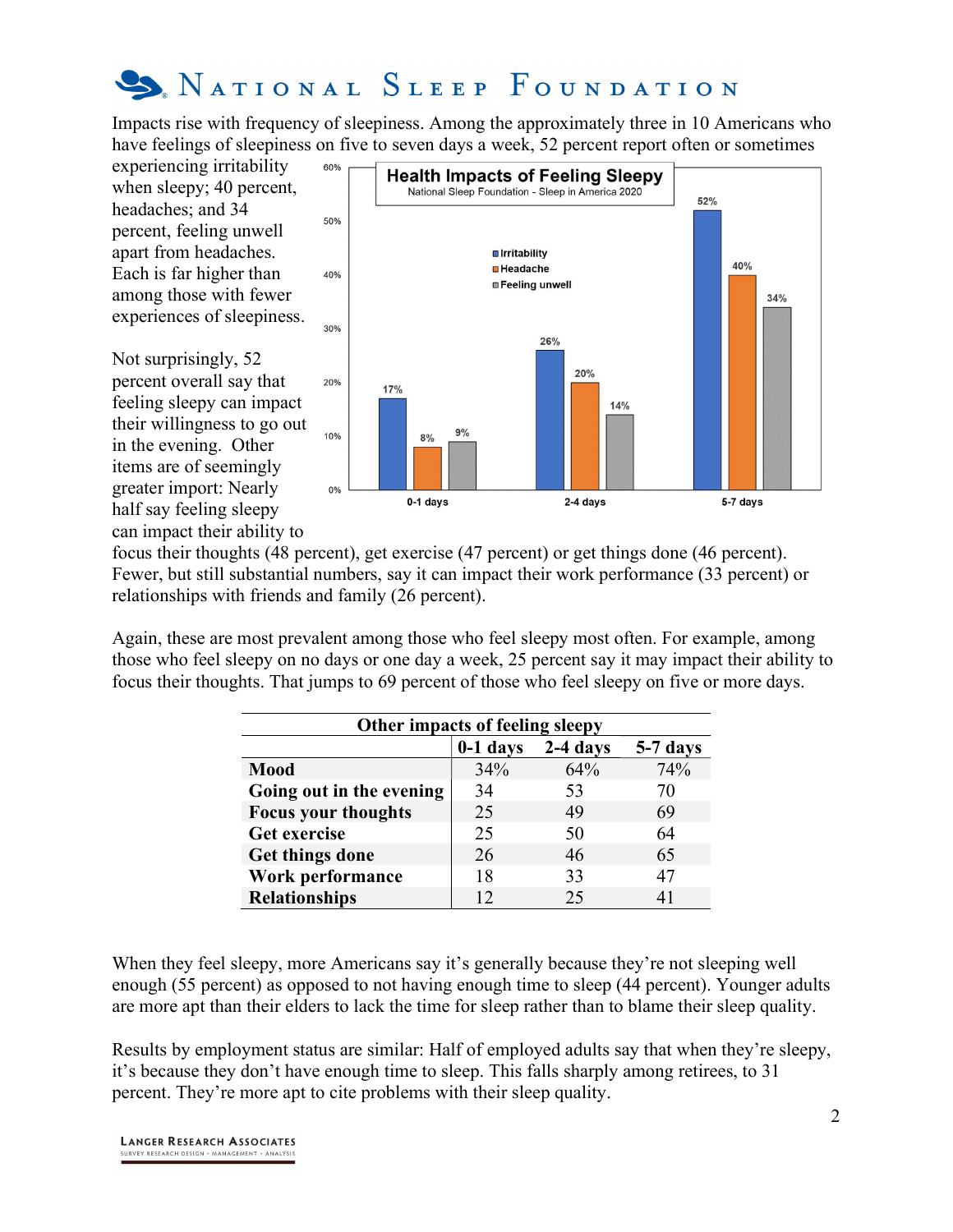

Seniors report fewer effects of sleepiness. On average, adults younger than 50 report 3.6 of seven impacts; those age 50-64 report 3.0; and those 65 and older report 1.9. Illustratively, 69 percent of 18- to 49-year-olds say that feeling sleepy can impact their mood; this declines to 56 percent of those age 50-64, then drops steeply to 36 percent of those age 65 and older.

One reason is that older people report less stress in their personal lives, and stress relates to sleep health overall, prevalence of sleepiness and effects of sleepiness alike.

## Sleepiness and sleep health

Sleepiness is associated with overall sleep health. The National Sleep Foundation's Sleep Health  $Index@ - based on measures of sleep quality, sleep duration and disordered sleep - worsens$ among people who report having more sleepy days, more interference with their daily activities due to sleepiness and more of the sleepiness effects listed above. For example, among those who typically feel sleepy on one day or no days in a week, the SHI, on a 0-100 scale, is a robust 85. Among those who feel sleepy on five to seven days, by contrast, the index drops to 64.

The effect is even more dramatic in the SHI's subindex based on sleep quality: It's 80 in the least sleepy group, plummeting to 46 among those who feel sleepy on five to seven days per week. This makes sense; among other items, sleep quality includes feeling well-rested, dozing unintentionally and whether insufficient sleep impacts your daily life.

Shown another way, people in the top quartile for overall sleep health report feelings of sleepiness on an average of 1.7 days in a week. Among those in the lowest SHI quartile, this jumps to an average of 4.6 days.

There's also a relationship with selfreported sleep problems. People who say

|                                                       | <b>Overall</b><br>SHI | <b>Sleep</b><br>Quality<br>subindex |
|-------------------------------------------------------|-----------------------|-------------------------------------|
| Days feeling sleepy                                   |                       |                                     |
| $0 - 1$                                               | 85                    | 80                                  |
| $2 - 4$                                               | 77                    | 65                                  |
| $5 - 7$                                               | 64                    | 46                                  |
|                                                       |                       |                                     |
| <b>Sleepiness interferes with daily</b><br>activities |                       |                                     |
| Rarely/never                                          | 81                    | 72                                  |
| <b>Occasionally</b>                                   | 71                    | 54                                  |
| Sometimes/often                                       | 66                    | 50                                  |
|                                                       |                       |                                     |
| Number of impacts due to<br>sleepiness                |                       |                                     |
| $0 - 1$                                               | 82                    | 75                                  |
| $2 - 4$                                               | 76                    | 63                                  |
| $5 - 7$                                               | 69                    | 52                                  |
|                                                       |                       |                                     |

they do not have a sleep problem (57 percent of all adults) feel sleepy on an average of 2.4 days a week; among those who "maybe" have a problem (24 percent) it's 3.6 days; and it's 4.4 days among those who say they do have a sleep problem (19 percent).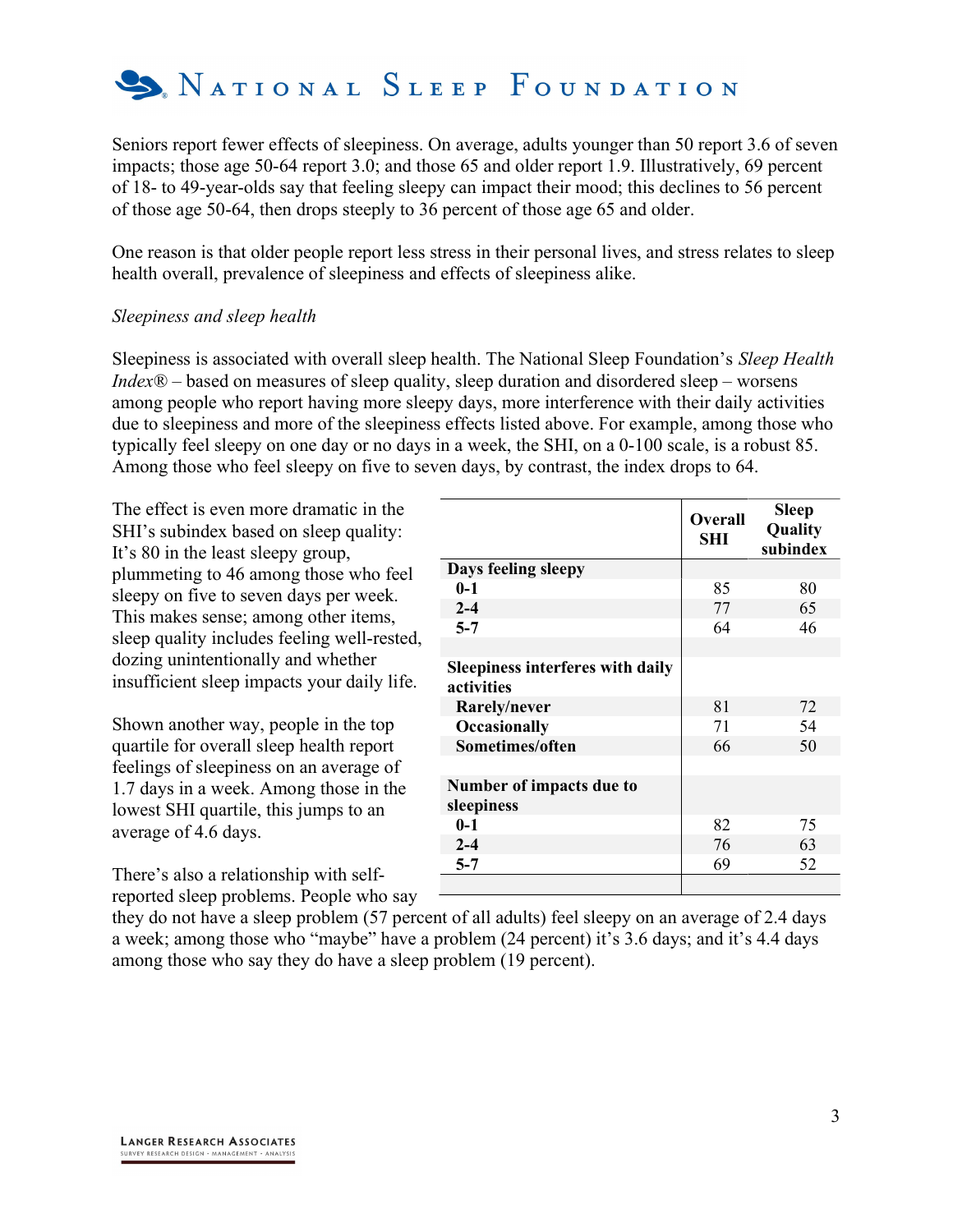

As noted, stress, a strong correlate of sleep health overall, also relates to sleepiness and its impacts. People with no personal stress or only mild stress report feeling sleepy on an average of 2.3 days a week. That rises to 3.6 days among those with moderate stress and 4.6 days among people with severe stress.



On average, people with little or no stress report 2.1 out of seven

sleepiness impacts tested in this survey; that rises to 3.9 among people with moderate stress and 4.6 among those with severe stress. Thirty-nine percent of those with less stress say that sleepiness can impact their mood, for example; that jumps to 75 percent of those with moderate stress and 87 percent with severe stress.

Stress, as mentioned, declines with age. Fifty-seven percent of those under 50 say they have moderate or severe personal stress. That eases to 47 percent of 50 to 64-year-olds and drops to 32 percent of seniors. Similarly, 53 percent of employed people report moderate or severe stress, declining to 34 percent of retirees.

In terms of coping mechanisms, Americans are most apt by far to try simply to "shake off" sleepiness – 62 percent say this is often or sometimes their approach. A third to three in 10 report

getting fresh air, coffee, a nap or a caffeinated beverage that's not coffee. Fewer, about two in 10, have a sugary snack, and 11 percent chew gum. Last on the list are taking prescription or nonprescription stimulants; 3 percent report using either of these when feeling sleepy.

There are some notable differences by frequency of sleepiness. Having a sugary

| <b>Dealing with sleepiness</b> |     |  |  |  |  |  |
|--------------------------------|-----|--|--|--|--|--|
| <b>Shake it off</b>            | 62% |  |  |  |  |  |
| Fresh air                      | 35  |  |  |  |  |  |
| Coffee                         | 33  |  |  |  |  |  |
| Nap                            | 31  |  |  |  |  |  |
| Soda/caffeinated drink         | 30  |  |  |  |  |  |
| <b>Sugary snack</b>            | 22  |  |  |  |  |  |
| Gum                            | 11  |  |  |  |  |  |
| <b>Rx</b> stimulant            | 3   |  |  |  |  |  |
| <b>OTC</b> stimulant           | 3   |  |  |  |  |  |

snack and taking a nap both are about twice as prevalent among people who most often experience sleepiness, compared with those who are sleepy least often. People with the highest levels of sleepiness also are most apt to take the leading approach to coping – "shake it off and keep going."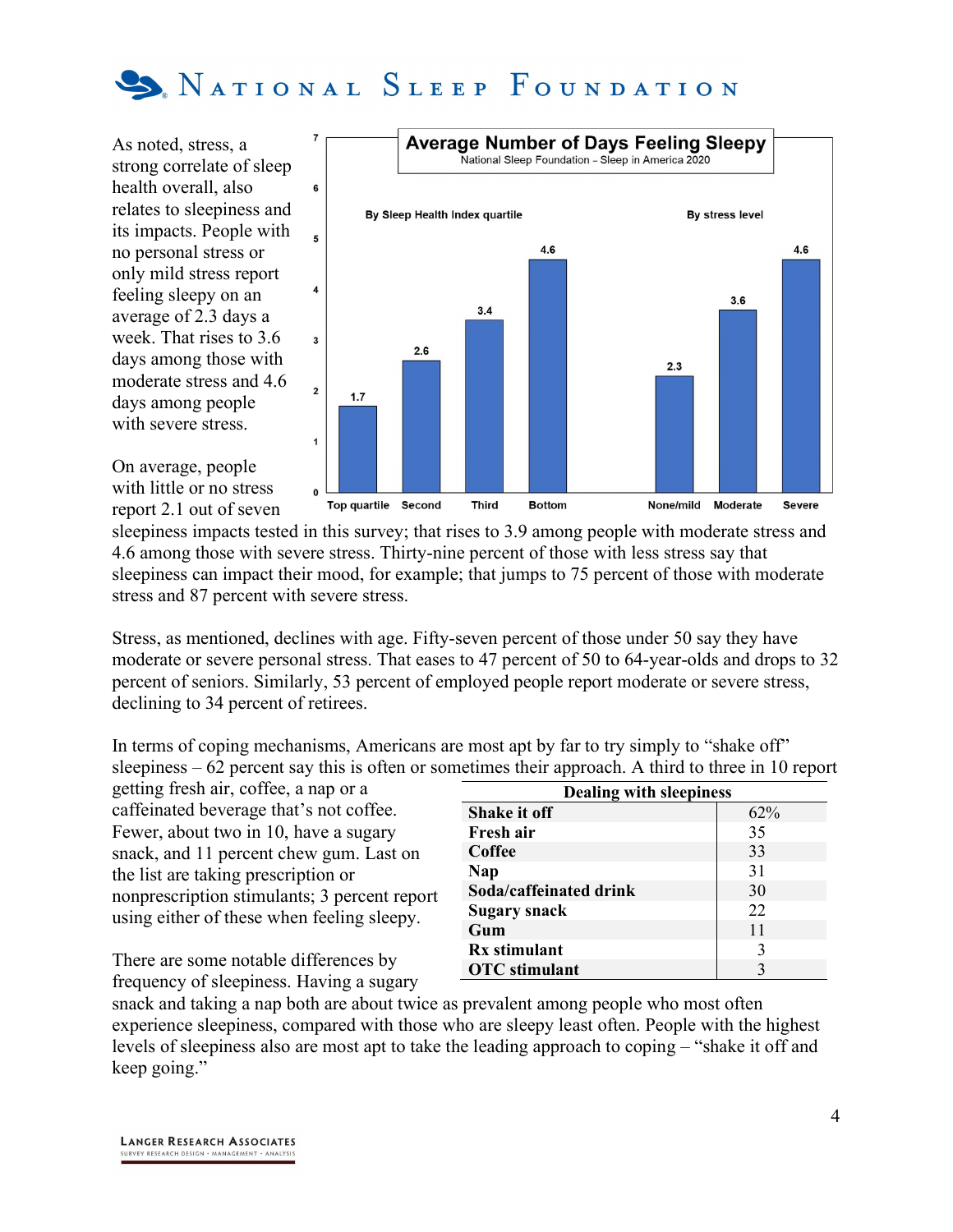

METHODOLOGY – This survey for the National Sleep Foundation was conducted among a random national sample of 1,011 adults, Dec. 13-20, 2019. Results have a margin of sampling error of 3.4 points for the full sample. Error margins are larger for subgroups.

The survey was produced by **Langer Research Associates** of New York, N.Y., with sampling and data collection by Ipsos Public Affairs via its online KnowledgePanel®, which provides internet access to randomly recruited participants.

| Full results follow. $* = 0.5\%$                                                                                                                                                                                                                             |                        |                         |                                                        |                                        |                                                       |                                                                                            |                 |
|--------------------------------------------------------------------------------------------------------------------------------------------------------------------------------------------------------------------------------------------------------------|------------------------|-------------------------|--------------------------------------------------------|----------------------------------------|-------------------------------------------------------|--------------------------------------------------------------------------------------------|-----------------|
| 1-14 previously released.                                                                                                                                                                                                                                    |                        |                         |                                                        |                                        |                                                       |                                                                                            |                 |
| 15. Other than at bedtime or when you wake up, how many days during a typical week do<br>you have some feelings of being sleepy?                                                                                                                             |                        |                         |                                                        |                                        |                                                       |                                                                                            |                 |
| 0 days<br>1-2 days<br>12/20/19<br>16<br>32                                                                                                                                                                                                                   | 24                     | 3-4 days 5-6 days<br>11 | 7 days<br>16                                           | No opin.<br>0                          |                                                       | Mean<br>3.1                                                                                | SD.<br>2.3      |
| 16. How often, if at all, does sleepiness interfere with your daily activities?                                                                                                                                                                              |                        |                         |                                                        |                                        |                                                       |                                                                                            |                 |
| ------ More often -----<br>Often<br>NET<br>12/20/19<br>23<br>6                                                                                                                                                                                               | Sometimes<br>17        | Occasionally<br>17      | NET<br>60                                              | $---$ Less often $---$<br>Rarely<br>39 | Never<br>21                                           | Skipped                                                                                    |                 |
| 17. When you feel sleepy, does it ever impact any of these, or not?                                                                                                                                                                                          |                        |                         |                                                        |                                        |                                                       |                                                                                            |                 |
| $12/20/19$ - Summary Table                                                                                                                                                                                                                                   |                        |                         |                                                        |                                        |                                                       |                                                                                            |                 |
| a. Your ability to get things done<br>b. Your ability to focus your thoughts<br>c. Your work performance<br>d. Your mood<br>e. Your relationships with friends and family<br>f. Your willingness to go out in the evening<br>q. Your ability to get exercise |                        |                         | Yes, impacts<br>46<br>48<br>33<br>58<br>26<br>52<br>47 |                                        | No, doesn't<br>54<br>52<br>67<br>42<br>74<br>47<br>53 | Skipped<br>$^{\star}$<br>$\star$<br>$^{\star}$<br>$\star$<br>$\star$<br>$\star$<br>$\star$ |                 |
| 18. How often, if at all, do these things happen when you're feeling sleepy?                                                                                                                                                                                 |                        |                         |                                                        |                                        |                                                       |                                                                                            |                 |
| $12/20/19$ - Summary Table                                                                                                                                                                                                                                   |                        | $---$ More often $---$  |                                                        | ---- Less often ----                   |                                                       |                                                                                            |                 |
| a. You develop a headache<br>b. Apart from a headache,                                                                                                                                                                                                       | Oft.<br>NET<br>22<br>7 | Smtims<br>15            | Occ.<br>14                                             | NET<br>64                              | Rarely<br>31                                          | Never<br>33                                                                                | Skip<br>$\star$ |
| you feel physically unwell<br>c. You become irritable                                                                                                                                                                                                        | 18<br>- 6<br>31<br>10  | 12<br>21                | 15<br>24                                               | 66<br>45                               | 37<br>29                                              | 29<br>16                                                                                   | 1<br>$\star$    |
| 19. When you feel sleepy, what's the bigger reason - is it because you're not getting                                                                                                                                                                        |                        |                         |                                                        |                                        |                                                       |                                                                                            |                 |

time to sleep or because you're not sleeping well enough?

Not getting enough time to sleep Not sleeping well enough Skipped<br>12/20/19 44 55 12/20/19 44 55 1